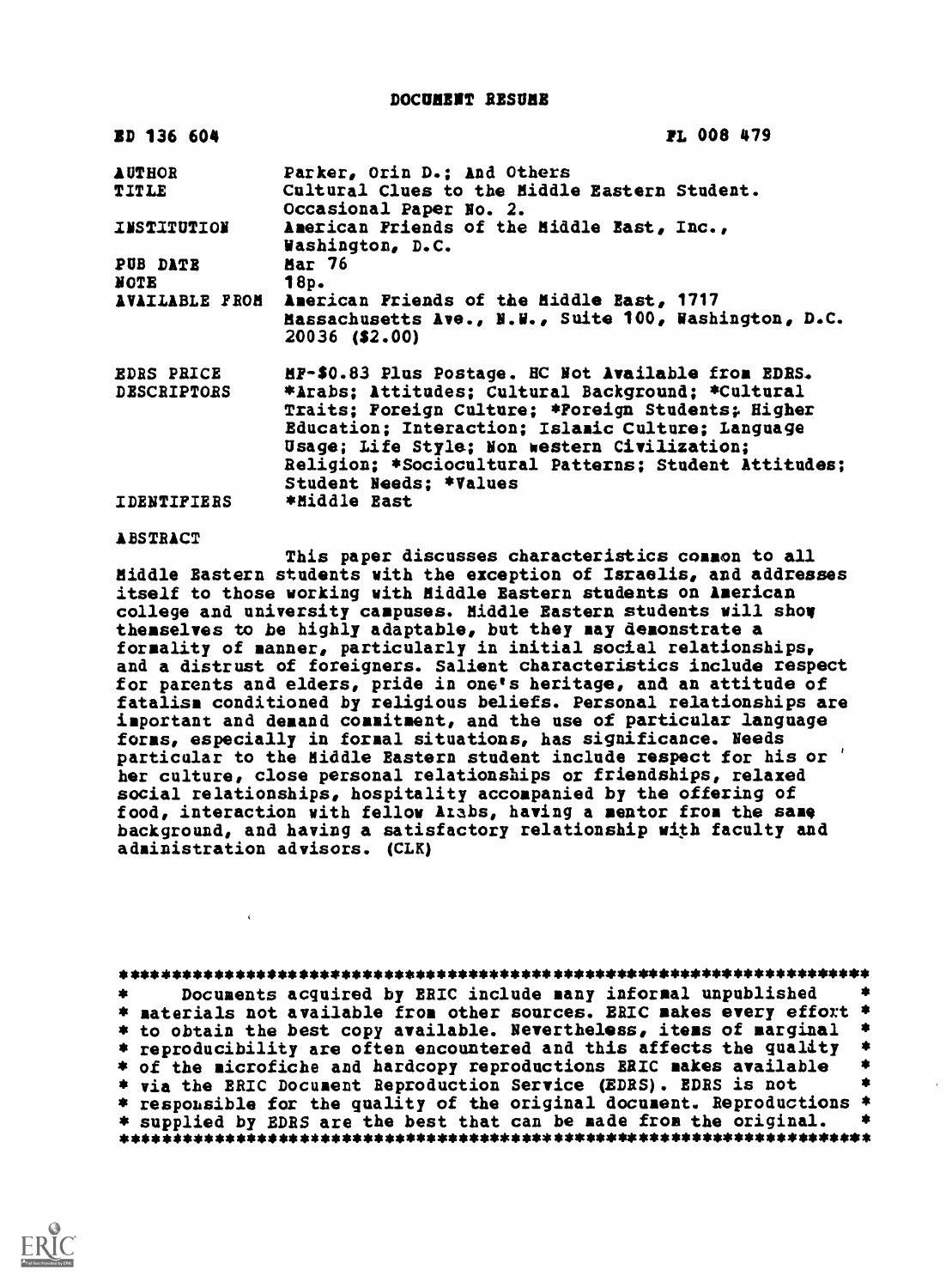occasional paper number two \$2.00



## cultural clues to the middle eastern student

by orin d. parker

> US DEPARTMENT OF HEALTH. E DUCATION & WELFARE<br>NATIONAL INSTITUTE OF EDUCATION

THIS DOCUMENT HAS BEEN REPRONANT HAS BEEN REPRONANT AS RECEIVED FROM THE PERSON OF ORIGINAL THE PERSON OF THE THE THAT THE SERVICE ON NOT MESSARILY REPRETTION ON THE SERVICE OF THE SERVICE OF THE SERVICE OF THE ENDING AND

PERMISSION TO REPRODUCE THIS COPYRIGHTED MATERIAL SY MICRO 'EISHE PALY HAFRER ARABIER PY +ho

 $\frac{4.7 \times 10^{-1} \text{ s}}{10 \text{ ER} \cdot \text{C} \cdot \text{AD} \cdot \text{ORGAN} \cdot \text{C} \cdot \text{AD}}$ INGUNDER AGREEMENTS WITH THE NA<br>TIONAL INSTITUTE OF EDUCATION<br>FURTHER REPRODUCTION OUTSIDE<br>THE ERIC SYSTEM REQUIRES PERMIS<br>SION OF THE COPYRIGHT OWNER "



1111 massachusetts avenue, n.w. washington, d.c. 20036



 $\ddot{\phantom{0}}$ 

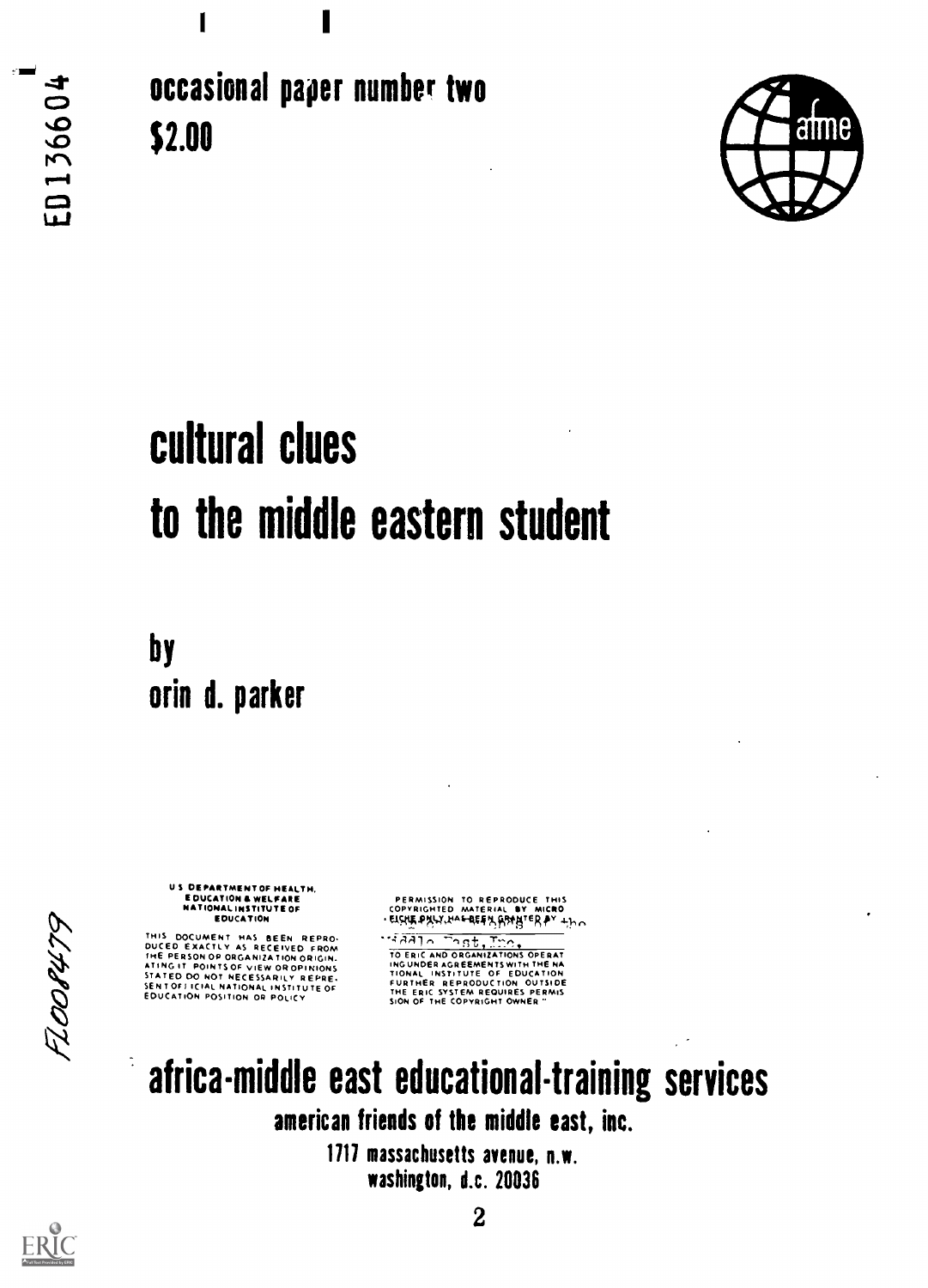## CULTURAL CLUES TO THE MIDDLE EASTERN STUDENT

by

Orin D. Parker Vice President, Overseas Operations

and

Educational Services Staff American Friends of the Middle East, Inc.

This paper developed from a talk given by Orin D. Parker, AFME Vice President for Overseas Operations, more than seven years ago, to a regional workshop of the National Association for Foreign Student Affairs. In the intervening time, the number of students from the Middle East and North Africa coming to the United States has grown significantly. We have continued to receive requests for copies of Mr.Parker's remarks from Foreign Student Advisors and others concerned with the Middle Eastern students on American campuses. Using his talk as a basis, members of our Educational Services staff have added observations, drawing on their own accumulated experience. The result is "Cultural Clues To The Middle Eastern Student."

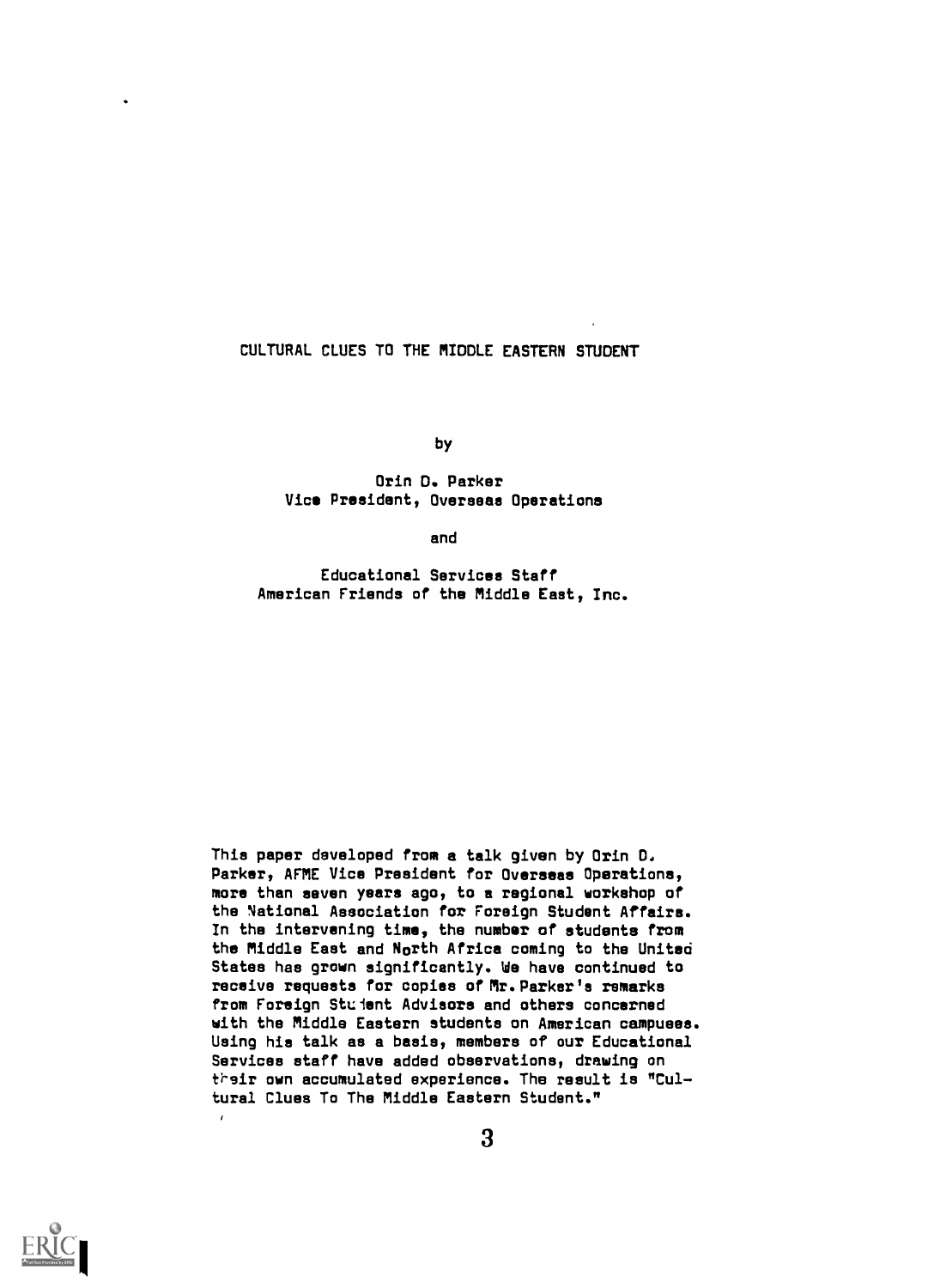Copyright - American Friends of the Middle East, Inc. 1976

All or part of the material in this study may be reprinted with permission of the publisher. Address requests to:

Director, Information Services Ameri:an Friends of the Middle East, Inc. 1717 Massachusetts Avenue, N.W. Washington, D.C. 20036

> Washington, D.C. March 1976

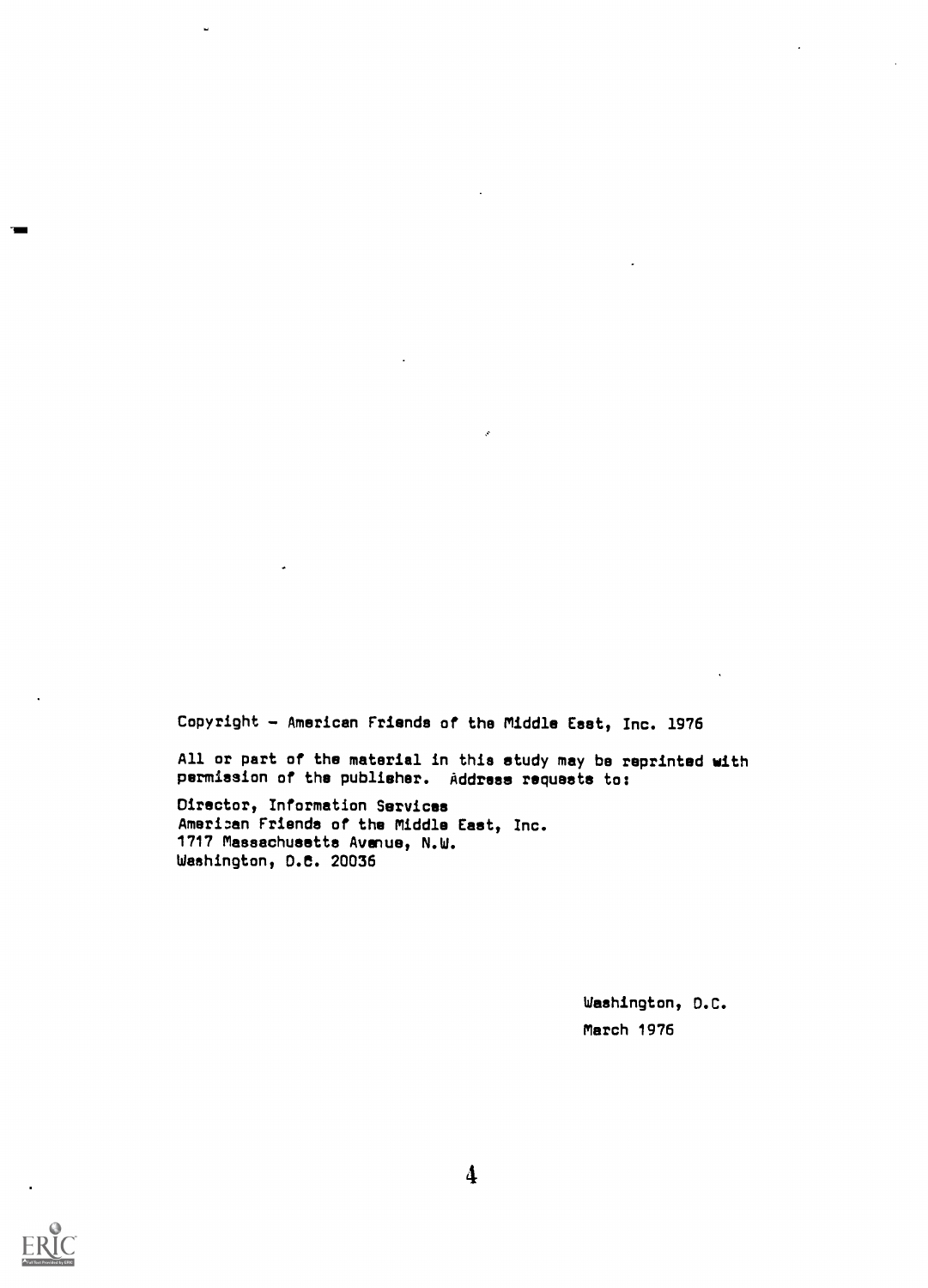I believe, in all sincerity, that there is no  $\mathbf{H}$ substitute for direct person-to-person contacts that go deep into the heart of all the problems which in voke our common concern and capture our imagination. There is no better way to reach a profound insight of the complexity of the world we live in and grasp the immense problems we face today and are likely to encounter in the future. In the process, our opinions might differ and our views might occasionally diverge. Indeed, our culture emphasizes diversity and multi plicity as a means of reaching consensus and compat ibility. What is required is not identity of view points, but a genuine acceptance of each other's right to hold different opinions and entertain different ideas."

> Anwar Sadat President of the Arab Republic of Egypt

 $\sim$   $_{\star}$ 

In a speech to the United States Congress Washington, D.C. November 5, 1975

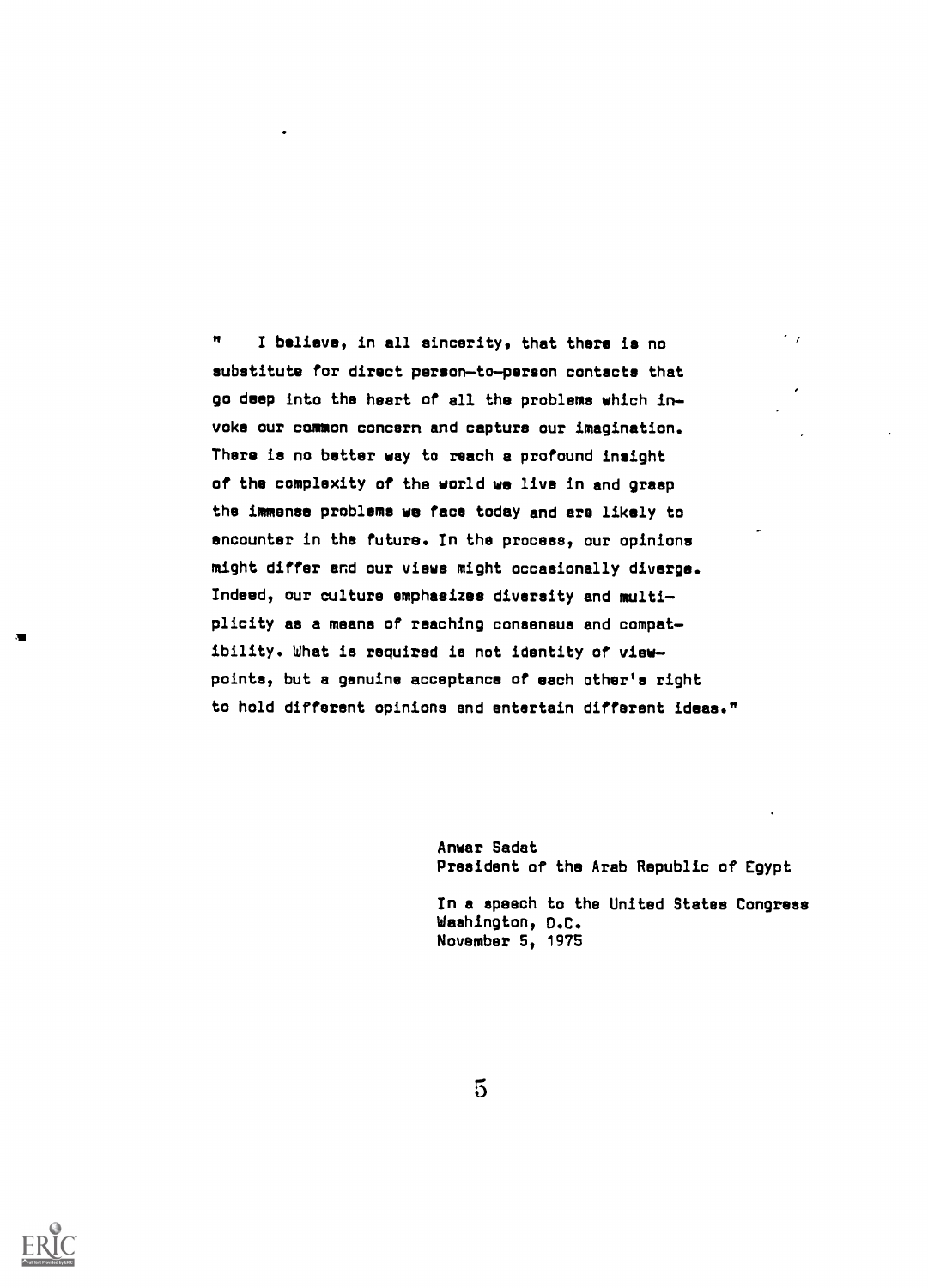Middle Eastern students, whether Arab or non-Arab, Muslim or Christian, share many of the same distinctive characteristics. From AFME's long experience with the area, we have selected certain characteriatics that should be of particular interest to those working with Middle Eaatern students on American campuses. Although deacriptive primarily of Arab Muslims, they can be considered relevant to Middle Eastern students as a whole, with the exception of the Israeli student. Students from Israel. cast more from a European than a Middle Eastern cultural mold, will not necessarily reflect these patterns. However, as is true of most generali zations regarding human society, one ahould anticipate many exceptions to the cultural clues that follow.

Almost all who deal with foreign students in the U.S. agree that Middle Eastern students ars among the most adaptable. They can become fully "Americanized" within a short time. Those who have seen them in the U.S. and in their own countries can only marvel at how differently they are able to behave in each culture. A student who has become a classic stu dent type in the U.S. will have re-adapted within months of his return to all hia own norms. As a common example, we all know of the numbers of Middle Eastern students who willingly earn their aupport hers by waiting on tables in university dining halls or commercial restaurants  $-$  a task they would not think of doing in their own countries. Social organization in the Middle East is highly stratified; division of labor ia primarily



6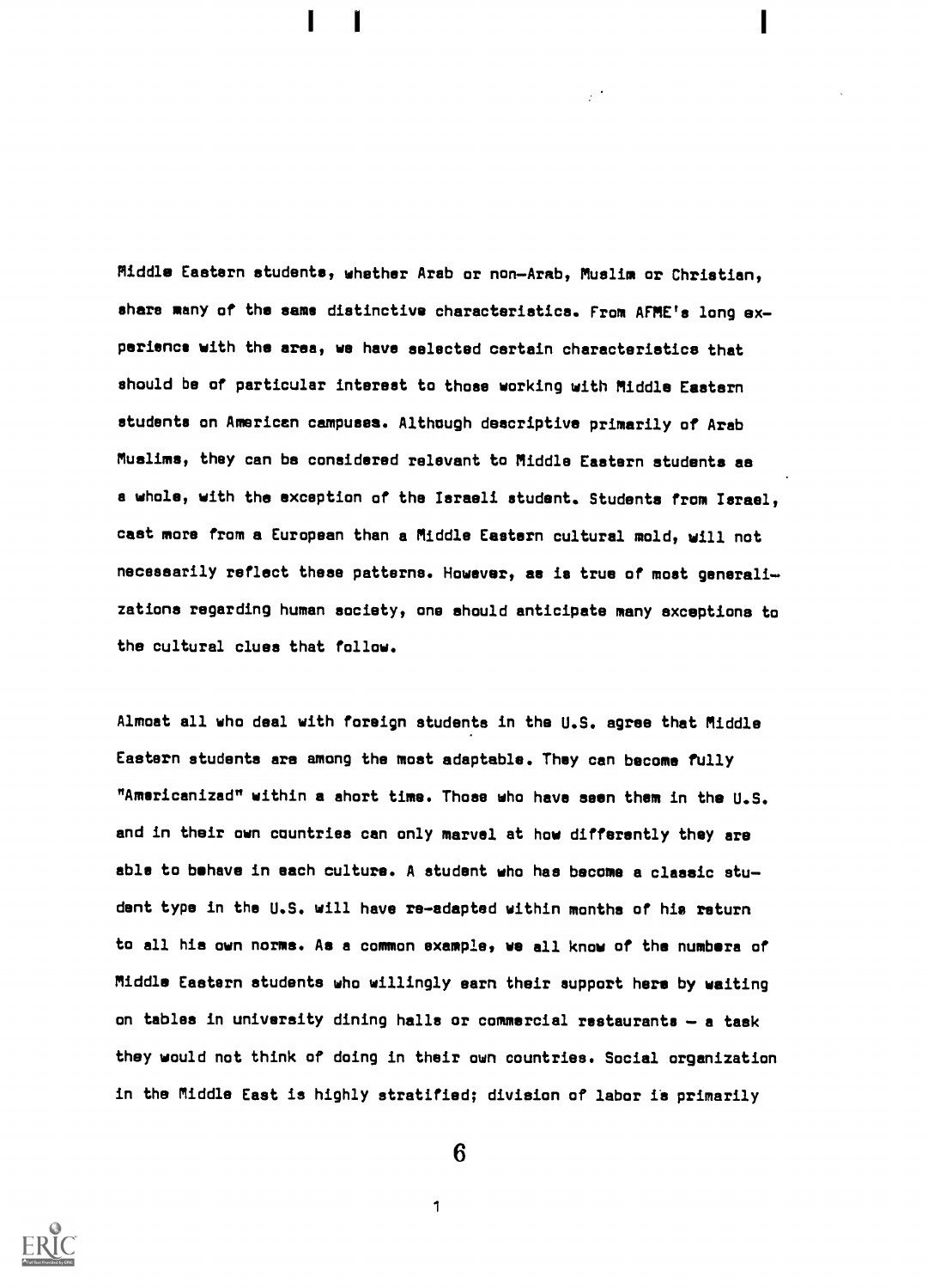on a class basis. Social mobility, although growing, is still difficult.

Such adaptability is not a weakness. The Middle Eastern student is not being fickle or shallow. The roots of such behavior lie within a basic characteristic of his society. Social morality prevails over personal morality; thus, concepts of right and wrong, or sin and shame, derive not from an internal determination of right and wrong, but from what is considered or discovered to be right and wrong in the world around the individual. It is self-evident that every society has its own social morality governing the functioning of the group. But the Western en couragement of an individual "conscience" which will guide a person in determining correct behavior wherever he may be is secondary in the Middle East to a social "conscience." For behavior guidelines, the in dividual looks to his family, his friends, his religion - the world around him. Thus, as a student in our world, the Middle Easterner observes and adapts to our way of life. On his return home, he reverts to his own ways, although not necessarily without a period of adjustment.

Ons cultural pattern a Middle Easterner retains wherever he may be is a certain formality of manner, particularly in initial social relationships. He comes from a culture in which formality pervades social customs and daily routines. An encounter with a friend on the street will begin with oft-used and eleborately formal worde of greeting. In one sense, these formal patterns help to keep people at a distance.until one really knows them; they depersonalize relationehips. In another sense they reflect a respect of one person for another. The Middle Easterner is consistently polite within hie own culture, even to a person he dislikes. The Koran



7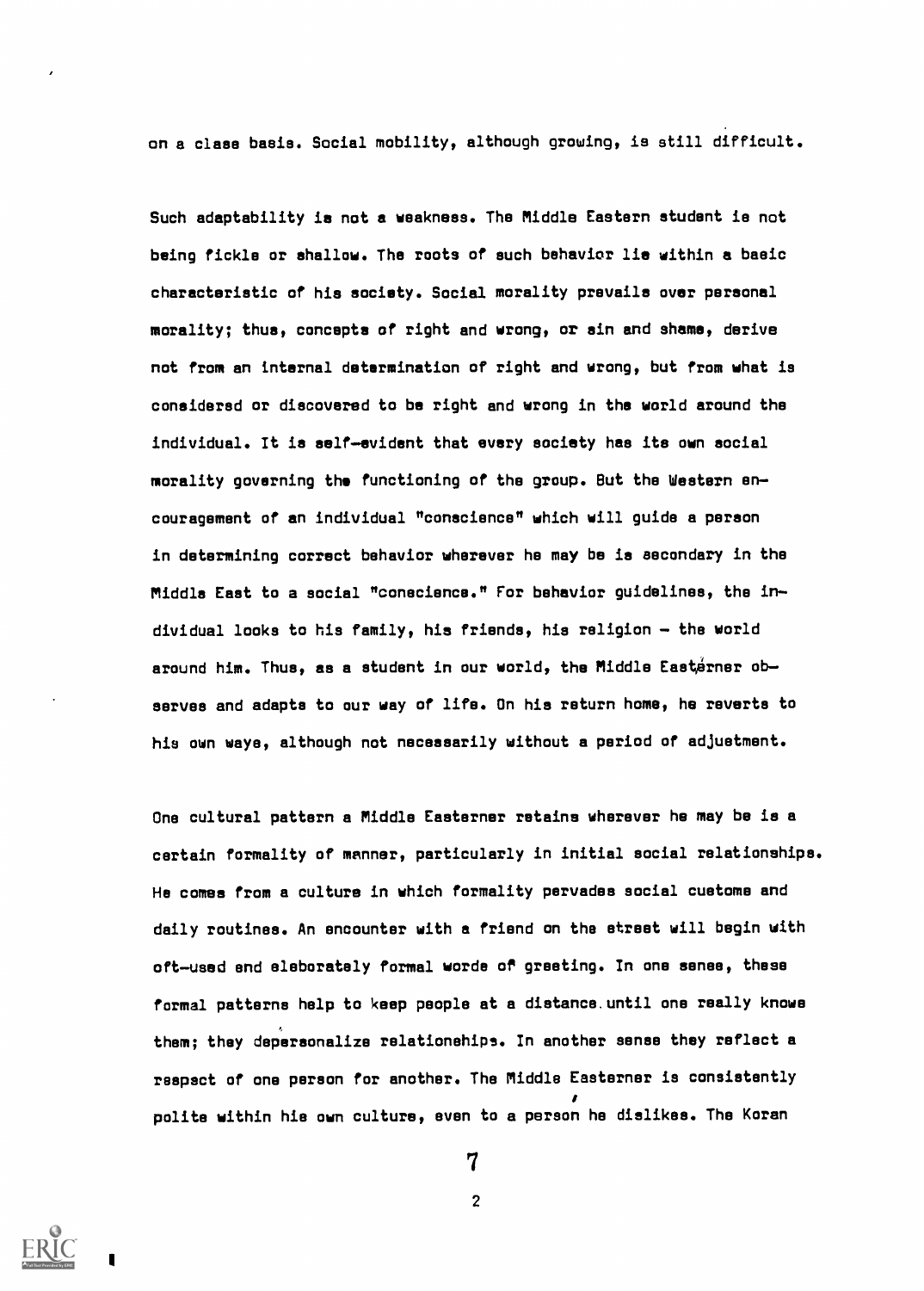directs that "God loveth not.the speaking ill of anyone in public." Thus, the Middle Easterner will not ordinarily "tell someone off" in public; it is just not done. And he doesn't expect someone to "tell him off." sapecially if that person doesn't really know him. (de are speaking here of individual relationships  $-$  not the mass media or public speeches.)

What holds true in speaking of another is equally true in writing. It would be unusual for a Middle Easterner to write down a judgement of anyone else. The most relevant example for American educators le a "letter of recommendation." A Middle Easterner will give his worst enemy a good letter of recommendation. In ten years of experience in the Middle East, in Iraq and Lebanon, I have never seen a letter of recommendation from one Arab about another that discussed any negative aspects of the person's performance or record. It ia not a matter of diahonesty; on the contrary, the Middle Easterner thinks we are the ones who are wrong. Our willingneas to be frank in this way and to go on record regarding the "faults" of another is to him immoral.

A third significant pattern is that the Middle Eastern student comes out of a paternalistic society. Within the family, parants' word is final. Great respect for parents and elders ia expected and given. In hia excel-<sup>1</sup> lent book, The Arab World Today, Morroe Berger compares the reaction of Muslima and Christians (or more broadly, Arabs and Westerners) to one of the parablea of the New Testament (Matthew 21:28):in which a man asks his two sons to do some work in the vineyard. One said he would, but did not; the second said he would not, but then relented and did the work. <sup>1</sup> Morroe Berger, The Arab World Today, New York: Doubleday, 1962.



8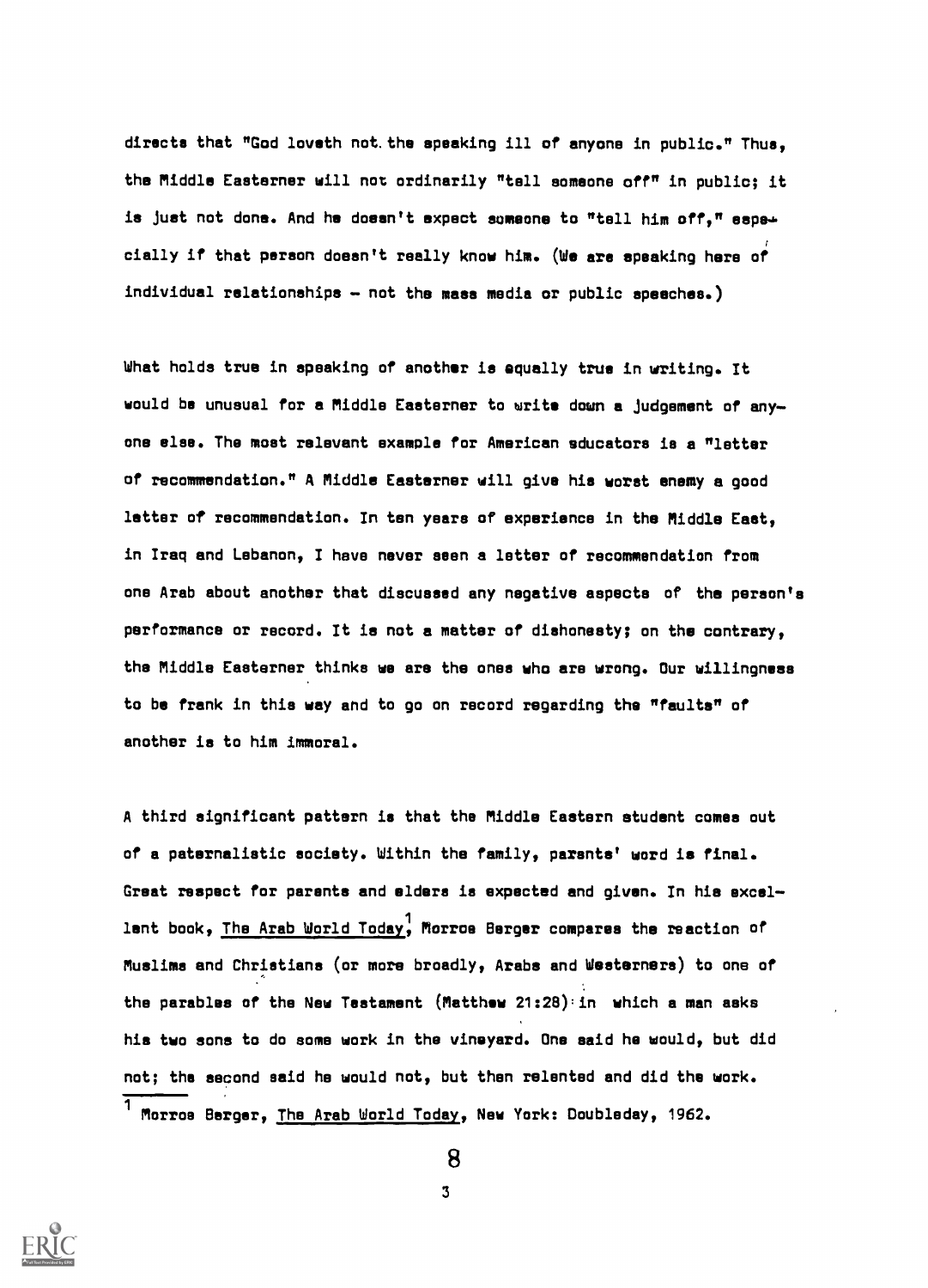The Westerner would give greater credit to the second son, while the Arab would consider the first, who showed respect for his father although he did not follow through, more admirable.

The paternalistic pattern within the funily extends throughout society into a more authoritarian structure in general. In the field of education one result is an imitative rather than a creative system. Products of the system have learned primarily by memorization and imitation rather than by independent research and original work. Moreover, the individual stu dent's academic Choices will often reflect his father's desires rather than his awn wishes or capabilities. One should not assume, however, that this pattern of career selection decision-making, which contrasts so sharply with our own emphasis on individual choice and fulfillment, necessarily produces unhappy people, although, of course, in some cases it does.

Hostility and suspicion may well be characteristics of the Middle Eastern student when he first arrives in the U.S. Distrust of the foreigner runs deep in his part of the world, whose history reflects endless wars (inter nal and external), invasions and occupations. In addition, the region has generated three of the world's major religions; in recent centuries, West ern missionary movements have returned to the Middle East in force. There have been many major benefits to the peoples, particularly in terms of medical and educational development, but for some in an area predominantly Muslim, the missionary movement has increased suspicion of the West.

This suspicion can show up in matters so seemingly simple to us as com plating a university application form. We have had a student argue for

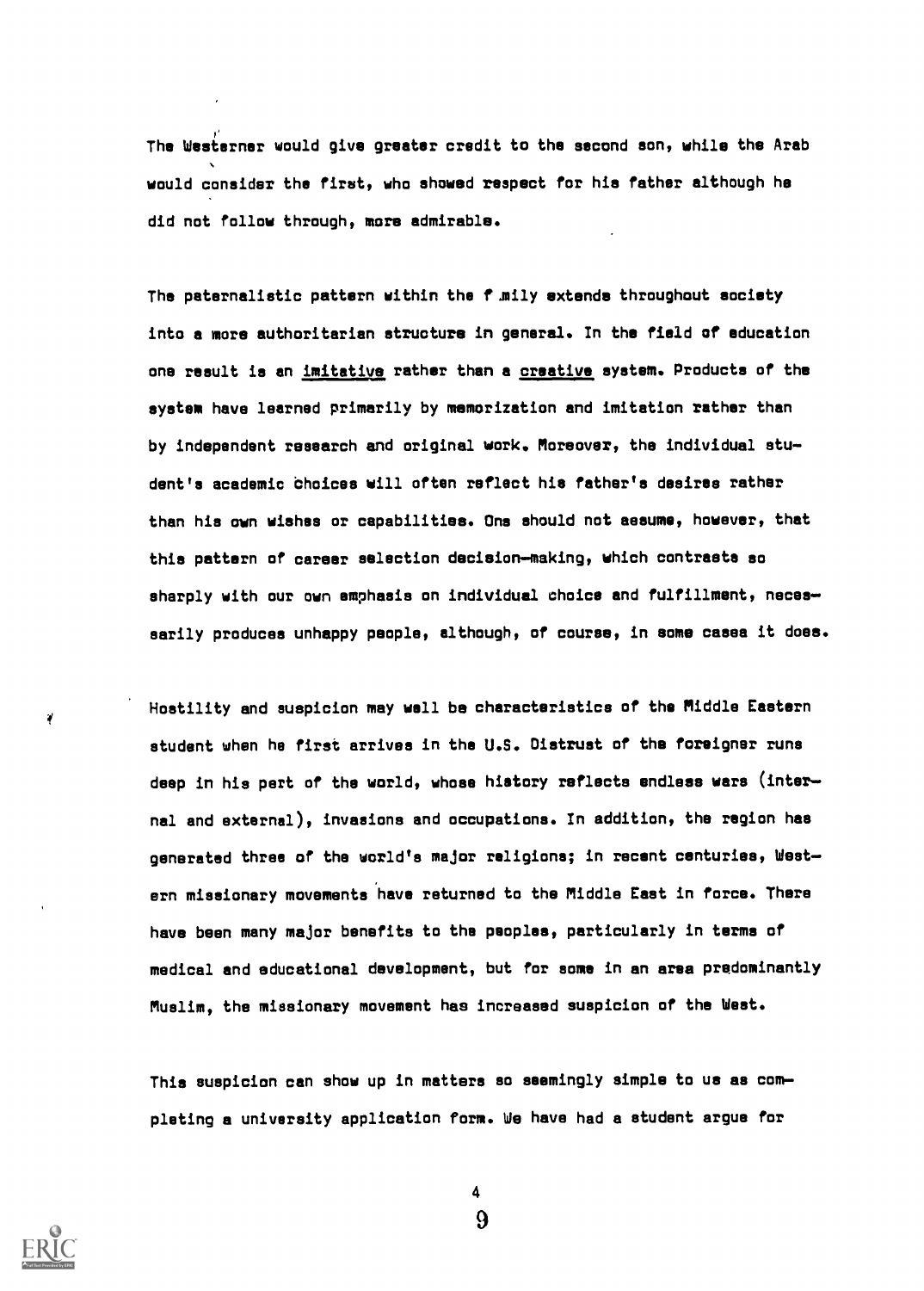mure than an hour over why he should enter the name of his mother on such a form. Any information not absolutely relevant and essential to him should not be revealed. Anthropologists doing research in the Middle East quickly learn standard Western questionnaire techniques do not work. Anyone coming into a community and asking questions may well be a spy to the Middle Easterner and is to be avoided. One American researcher in Egypt wantad to conduct a survey that solicited opinions on a certain subject as well as facts. He constructed hia form so that the factual information was solicited first and the opinions second. To the second section he added an explanation of the need for the opinions, since in his experience any one will give facts, but many will not give opinions without understanding the legitimate reasons for soliciting them. His Eoyptian polledgue looked it over and suggested he reverse the order and put hie explanations with the section soliciting facts; Arabs will easily give opinions, but facts ars only reluctantly divulged.

Middle Easterners have a tremendous pride in their heritage, in their historical, cultural and religious contributions to the world. They have as well increasing pride in their contemporary societies and their capebilities to operate as squals with other nations on the world scene. Most students arrive in the U.S. with great self-confidence; it can be a shock when they do not encounter among their new American acquaintances any great awarenesa of their part of the world and its significance. They are sensitive to what people know of their world and what they think of it; they want an opportunity to share and be heard.

10

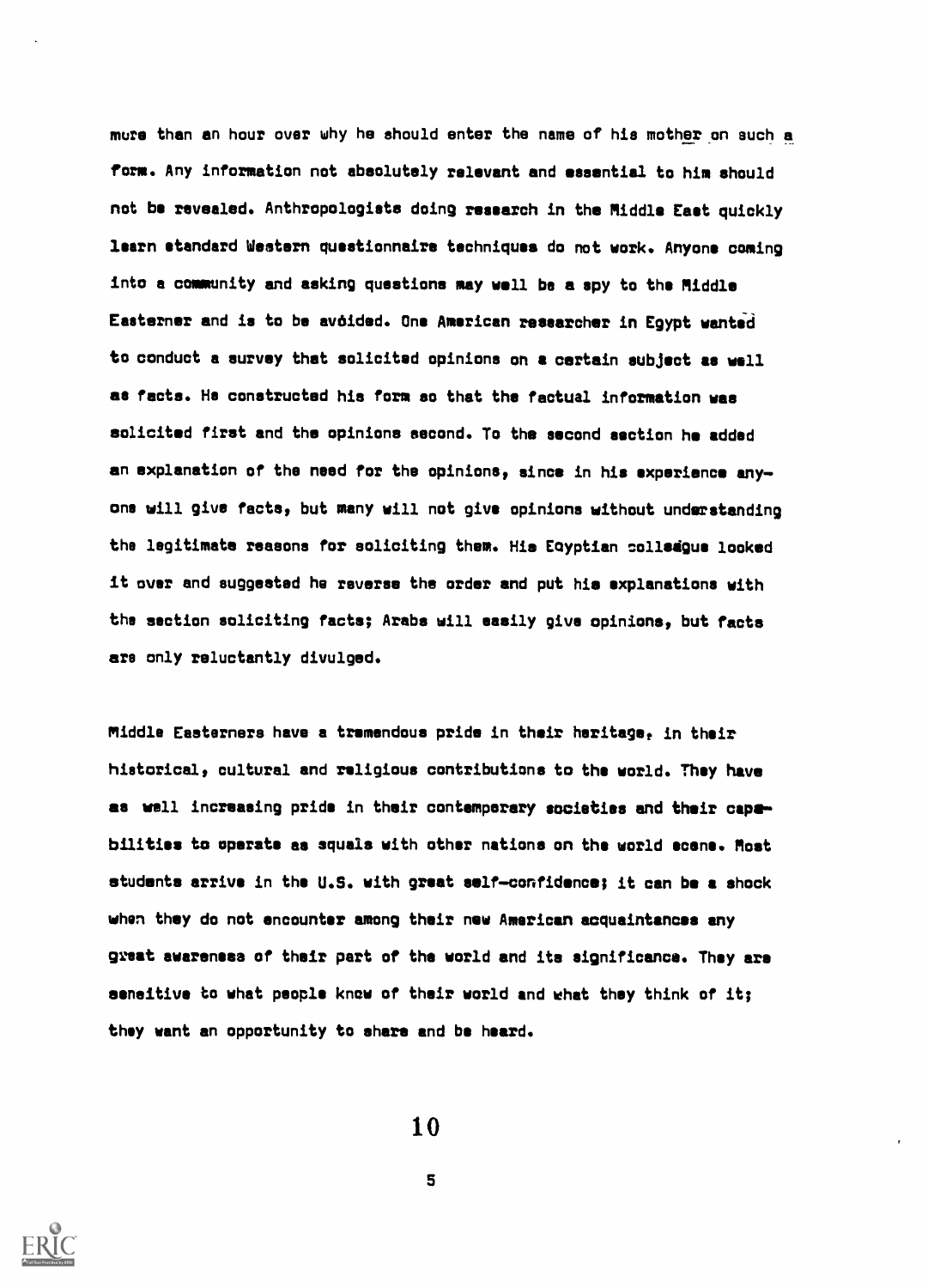Of particular surprise to the Middle Eastern student will be to encounter ignorance of Islam and to find himself considorsd an unbeliever. The re ligion of Islam has predominated in the Arab Middle East for centuries and continues to do so today. Any attempt to define Arab "culture" must recog nize Islam as its foundation. Even those who no longer observe all its tenets remain loyal to its basic concepts and give Islam its proper respect. Within Islam, Christians and Jews have held from the beginning a special place of respect as "People of the Book"  $-$  worshippers of the same God and sharers in the same early religious heritage. Muslims consider their religion to be the final culmination of a religious development pro cess, from Judaism to Christianity to Islam. Prophets of the Old Testament are recognized as Prophets within Islam; Christ is so recognized as well. Thus, it is totally surprising for a Middle Easterner to find himself con sidered outside the Judaeo-Christian tradition.

His religious heritage goes far to explain the Middle Eastern student's' attitude of fatalism to events in his life and in society around him. Within his culture God is known as truly omnipotent; all things happen as God wills. Most of us know the phrase, "Inshallah" or "God Willing;" to many Americans this seems suspiciously like "manana" or "some day." But it is not nearly so simple. In one of our field offices, the newly-arrived American director found every instruction to his assistant acknowledged with "Inshallah." Finally, one day the director said that when he gave an instruction he expected the assistant to carry it out and not reply "Inshal ah." The assistant responded that the instructions would be carried out,



This is not to ignore the many non-Islamic minority groups within the Arab world; they all function, however, within a pervasive Islamic ambiance.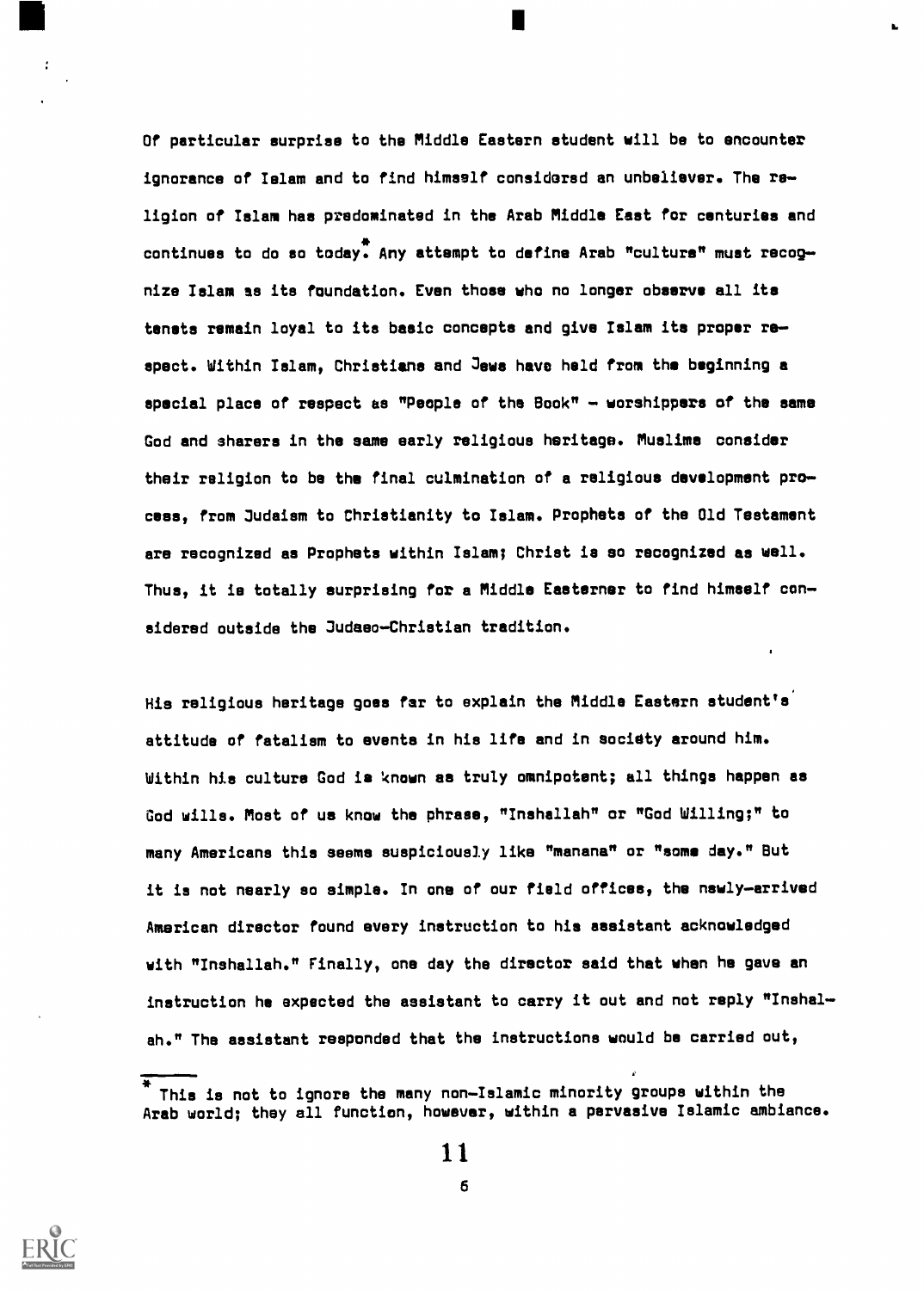but thet they, like everything else in lifs, occurred only if God is willing. One does not question the will of God.

Personal relationships are extremely important to the Middle Easterner. For them the important thing in life is people - family and freindships. They observe our rush to experience everything, and to acquire everything, as laying waste to the truly important matters of life. "Haste is of the devil," says the Koran. They see us as sacrificing people for things. To his two or three good friends, the Middle Easterner will give generously of himself and his time. On each side there will be a sense of affection, of closeness, and of mutual obligation to each other in time of need. Our American friendships, quickly formed and sometimes as quickly ended, appear shallow and uncommitted to him.

In the Middle East friendships will commonly be between those of the same sex. In the U.S. the Middle Eastern male student may develop his friendships from among his female fellow students. This is not only because of the wider possibilities for female friendship that he finds hers (although the opportunity to get to know women both personally and as fellow students is not to be ignored), but may also be due to an inability to find among American male friends any willing to assume so close a tie as the Middle Easterner feele true friendship requires.

/t might be noted hers that much initial confusion can be anticipated on behalf of the Middle Eastern student as he enters into male/female rela tionships in general in the U.S. His own society remains male-dominated; although such influences as education and urbanization are having their

12

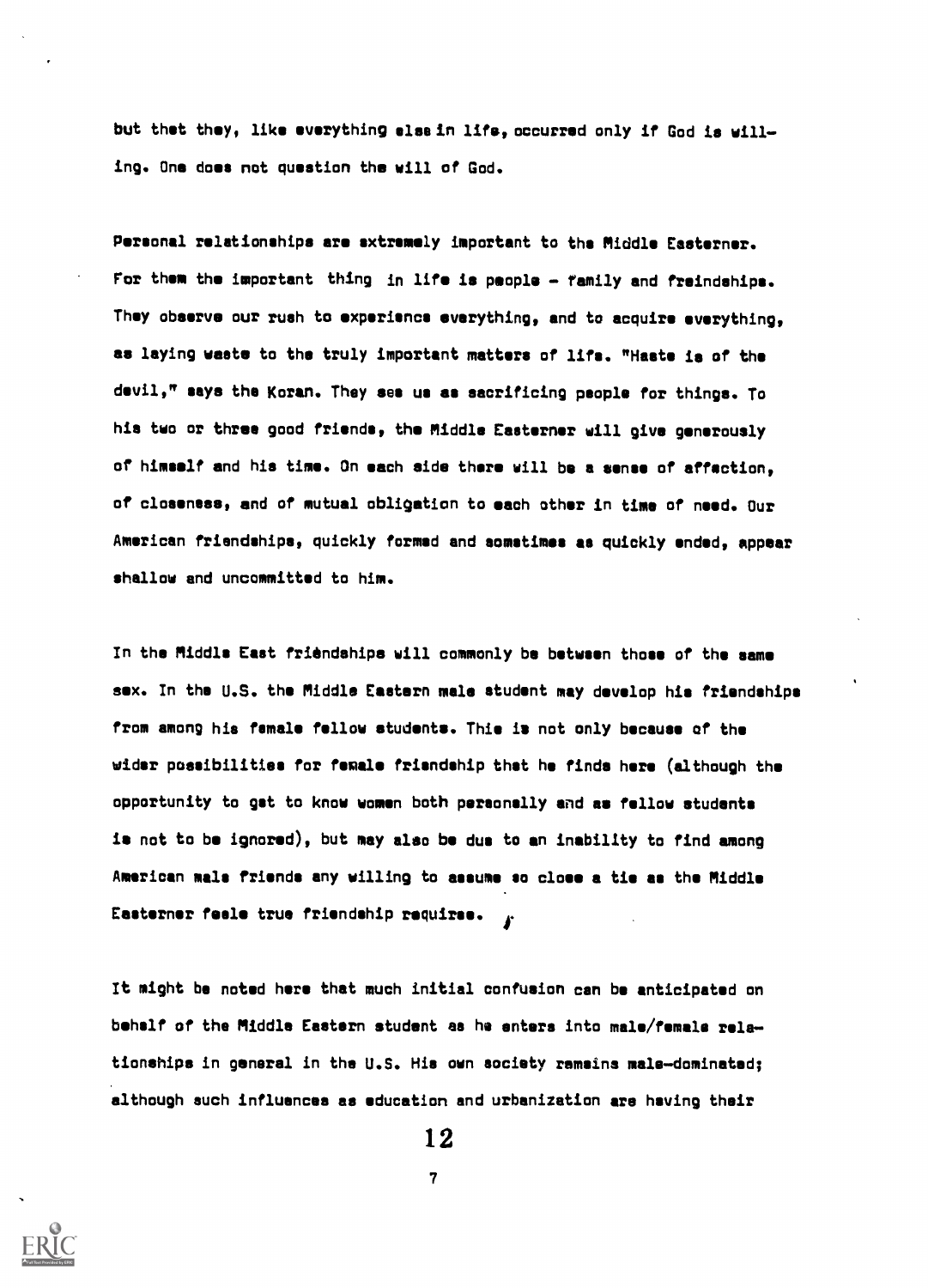e ffects, women in general take a secondary role. Relationships between men and women are surrounded with restrictions. Our more free and easy relationships between young men and women often lead the newly-arrived Middle Easternar to unfurtunate mis-interpretations. We should perhaps be even more aware of the pitfalls facing a young Middle Eastern woman coming here. She is unfamiliar with the life-style of young American women and unprepared for the behavioral expectations her fellow students, both male and female, will have of her. An American date will raise for her a host of behavioral unknowns.

One cannot survey common characteristics of Middle Easterners without noting the significance of language in their lives. We have already noted how even a casual encounter may be surrounded with formal and specific  $\cdot$ words of greeting and departure. Proverbs and verses of the Koran are common in conversation and writing. Among traditional Islamic "sciences" one finds philology, rhetoric and criticism, lexicography, grammar, literature and poetry. Arabs are in love with language. Men gather in coffee shops to listen for hours to a poetry recital. Important events are noted in speeches, songs, poems. In everyday life it becomes almost as important how one says something as what one says. Words carry a weight and importance of their own. To talk, to listen, to share words is important to the Arab.

13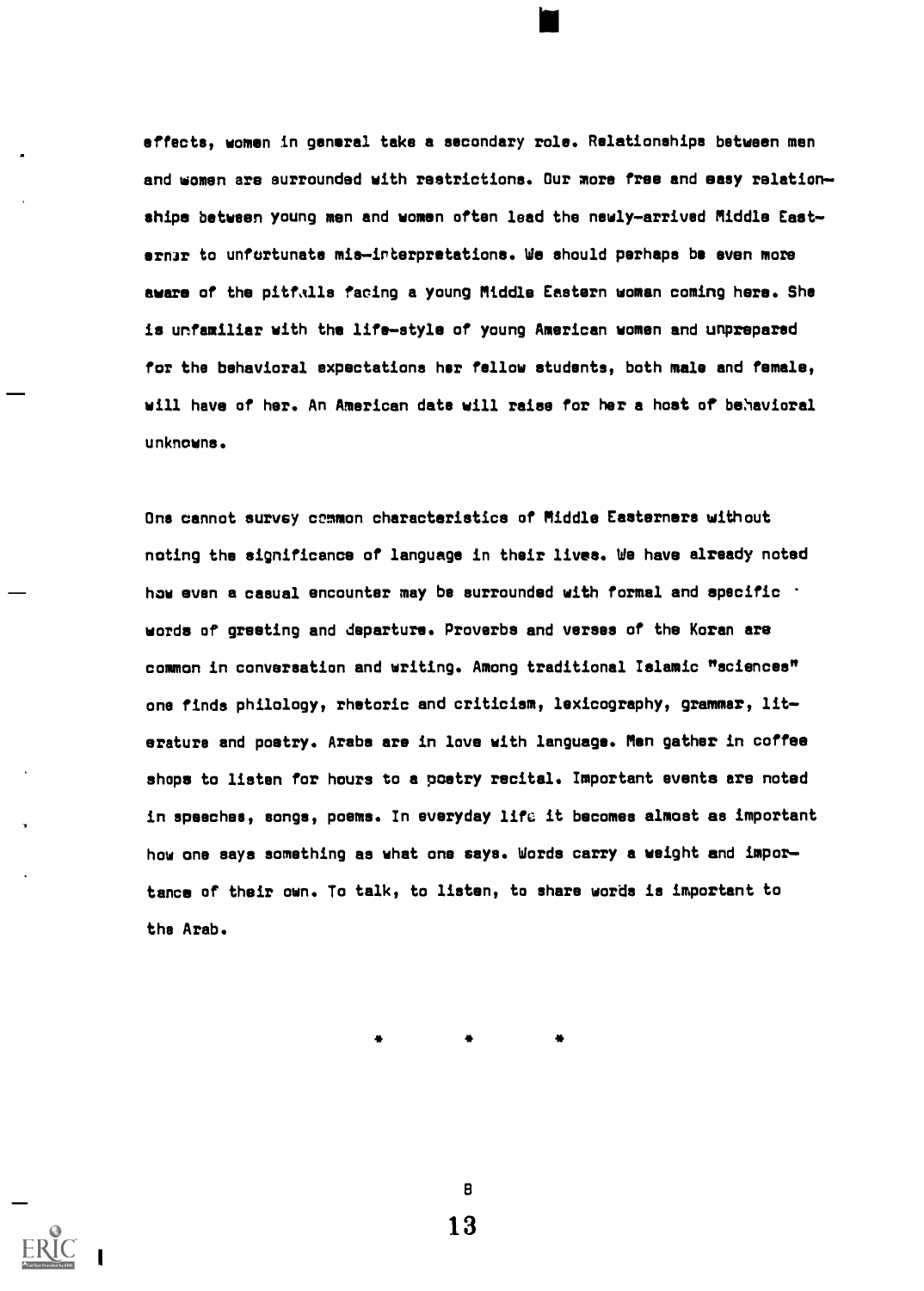With these cultural characteristics in mind, we might look then at soma of the Middle Eastern student's needs during his education in the U.S. Based on our experience, we suggest the following;

First, he needs respect  $-$  for himself and his people, for his country and its customs, for his religion. He ia not unique in responding warmly to those with genuine interest in him as a person and in learning from him as well as teaching him about his new life here. Such matters as matching the arriving Arab student with an American room-mate can be fraught with hazards if the American brings into the experience nothing more than a general willingness to share a room with a foreigner. One of our students was sure his American room-mate hated him. Every night when they were studying, the American put his feet up on his desk, soles pointing directly at his Arab room-mate. In most Arab countries to do so is an insult  $$ the worst kind of insult. Eventually a real friendship developed between the two, but many early mis-understandings could have been avoided if the American room-mats had been better prepared to be sensitive to his new friend's reactions and to create an atmosphere in which his friend could begin to feel free to share his feelings.

Secondly, he needs a close personal relationship or friendship. Those universities with well-established host family programs can use this possible channel. American room-mates may be an answer, but only if those Americans participating are well-prepared to make the extra effort required to give this kind of exchange a chance of success. On almost any campus students interested in this kind of "out-reach" can be found; if they cannot be utilized in room-mate situations, they can be drawn into other kinds of interaction activities.

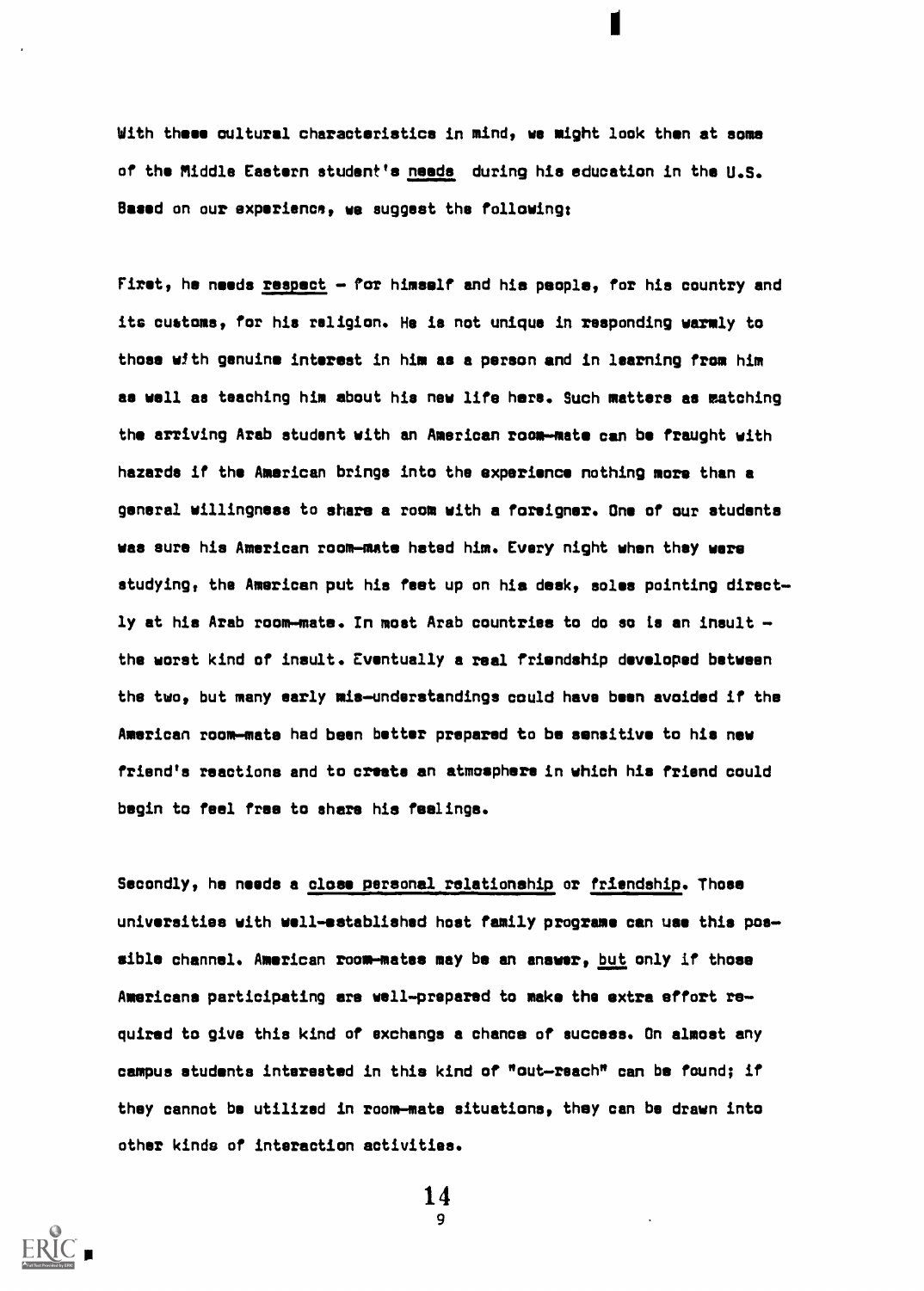Thirdly, he needs relaxed social relationships. Opportunities to join with families or other groups of students in an informal way, where there is time to relax, to talk, to listen and to share, can do much to help him feel at home. If one remembers the ever-present coffee shop, found on nearly every street corner in his own world, one can feel instantly the kind of informal human exchange he will miss in ours.

Thinking again of the coffee shop, we should become sensitive to the Middle Easterner's need for food and hospitality. In the Middle East, like mosques and minarets, they go together. It is unheard of to visit anyone, including a business visit in an office, without being offered some kind of refreshment. It is a shock for a Middle Eastern student to visit someone even for an hour or so and not have refreshments offered, be it only a cup of coffee or a soft drink. To him, hospitality without food is not complete. Its significance can be noted by the care with which food is prepared and presentsd. For some Middle Easterners the assembly-line atmosphere of a U.S. cafeteria can be as much of a shock as the food itself.

Implicit in some of the needs already suggested is a need for conversation. His daily diet of good, concerned conversation may be almost as difficult for him to find here as good rice and good bread. In his new bi-lingual world in the U.S., he needs plenty of opportunity to use his English outside the classroom. But he also needs to hear his own language and to share conversation with other Arab students. It can be a mistake to have a "ghetto" of Arab students, or any other national group, living together on a campus, but still, the Arab students need to get together and stay in touch with their language and culture.



15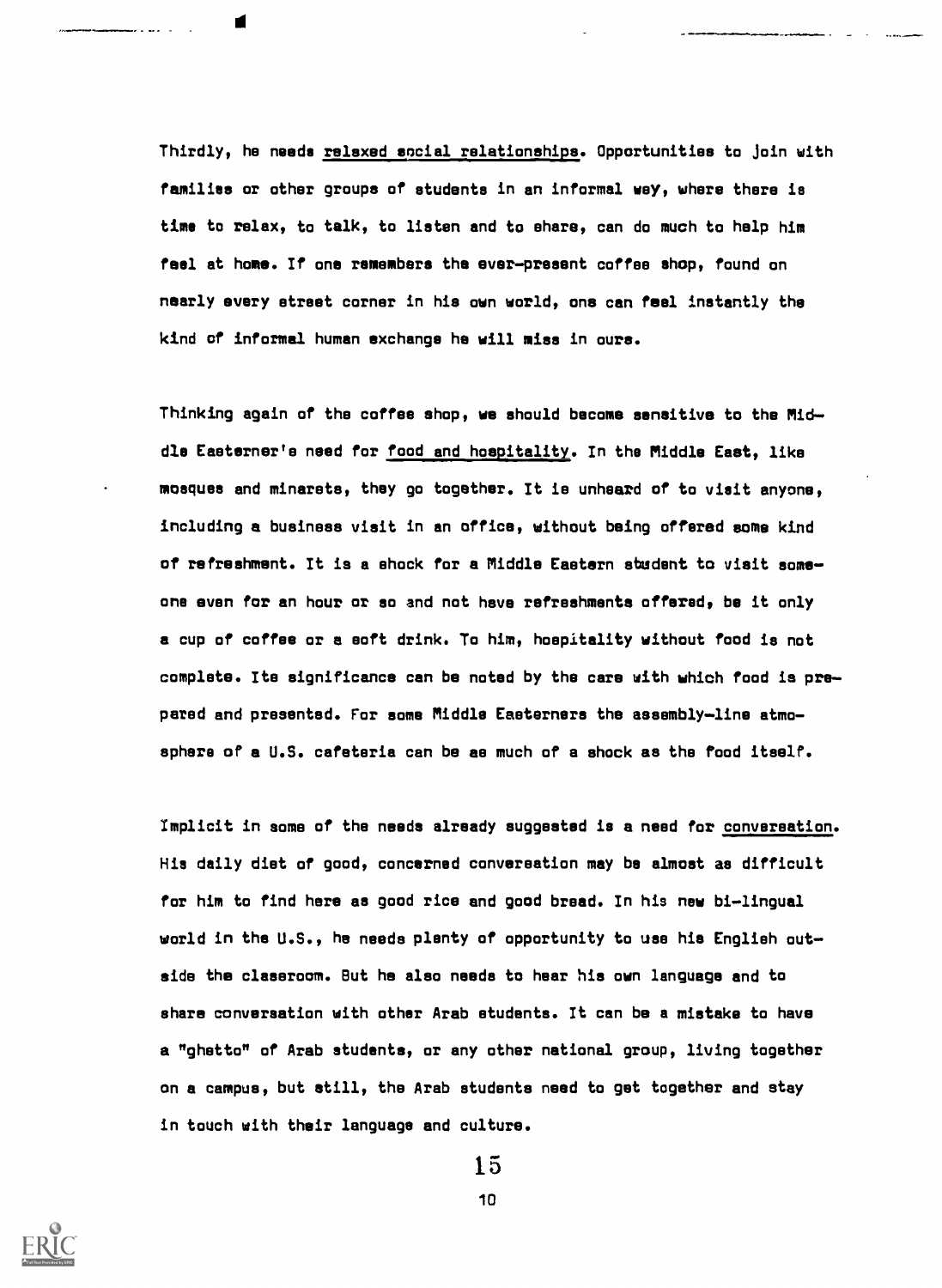In a different context his reliance on oral communication means that for the Middle Eastern student a ten-minute conversation face-to-face with his advisor, discusaing his paper, will mean more to him than a two-page written analysis of hie work.

The newly-arrived student in particular has a need for a mentor from his own culture. He is no different from others in finding that the experience of a "big brother," someone who has already gone through much of what he is encountering, can be a tremendous support. With the numbers of Middle Eastern students now on U.S. campuses, the field student takes care of this on his own, but it is useful to be aware of this need.

With his faculty and administration advisors, he needs a paternal relationship. He expects to look up to his advisors and professors and to receive strong guidance, even control, from them initially. With acclimation he will work well within our more fraternal sets of relationships, but initially, he will thrive better under a more disciplined situation.

And finally, he needs to have his good deeds repaid and to have an opportunity to repay you. There is an Arab saying, "Please don't be grateful, you will repay me." It ia not intended to be self-serving but to reflect that exchange of consideration and obligation that the Middle Easterner sees implicit in friendship. He expects a favor in return for the favor he does for you, and he expects to be able to repay you when you do a favor for him. Give him that chance.

16



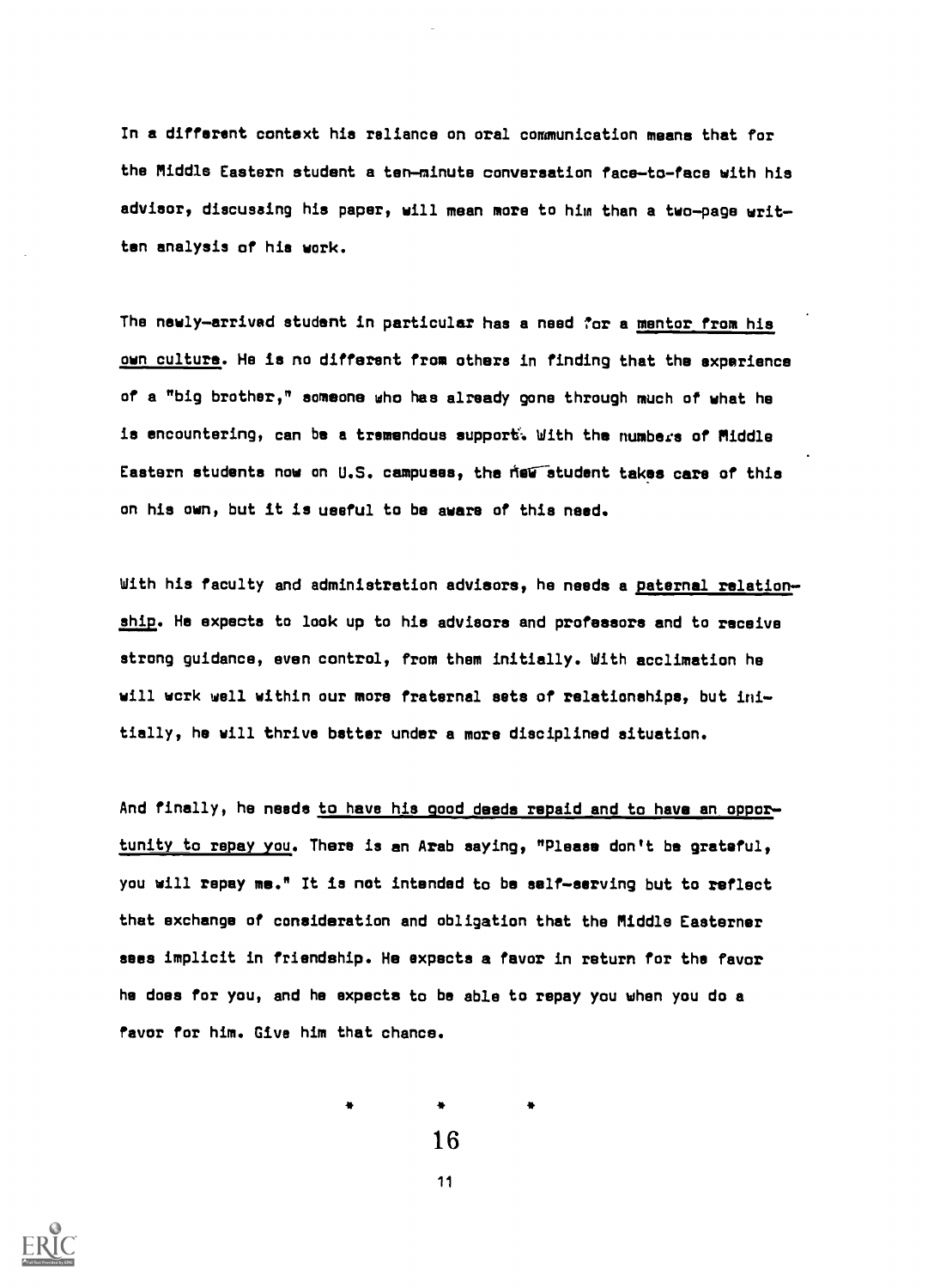At the outset we suggested many exceptions could be found to the observations we have made. Perhaps one final "clue" might be offered and that is to avoid looking at the Arab World as a homogeneous mass from Morocco to Arabia. There are Mediterranean and mountain peoples as well as Bedouin; there are Christians, Zoroastrians and other religious groups as well as Muslims; there ars the city-dwellers, the farmers and the nomads. Its ethnic mosaic is rich, from Berbers and Tuaregs in the West, to the Nubians of Upper Egypt, to Armenians and Kurds in the East. While seeking the commonality among them, the variations must not be forgotten.

An awareness of the Middle Eastern student's general cultural characteristics and a sympathy with his needs while living here does not erase the fact that the major burden of the adjustment has to be done by the student himself. As with all foreign students, he must sort out our "cultural clues," adapt himself to our ways and pursue his education on our terms. He is prepared to do this; on our part, a heightened sensitivity to his cultural background can ease his transition.

Within the Middle East there is a high regard for learning. The Koran says, "The ink of the scholar is more sacred than the blood of the martyr." Qualified Middle Eastern students have already established a very good record at American colleges and universities. The numbers ars steadily increasing. We offer these "clues" in the hope that they will aid both students and their advisors in achieving their common goal - a satisfying educational experience.

1 7